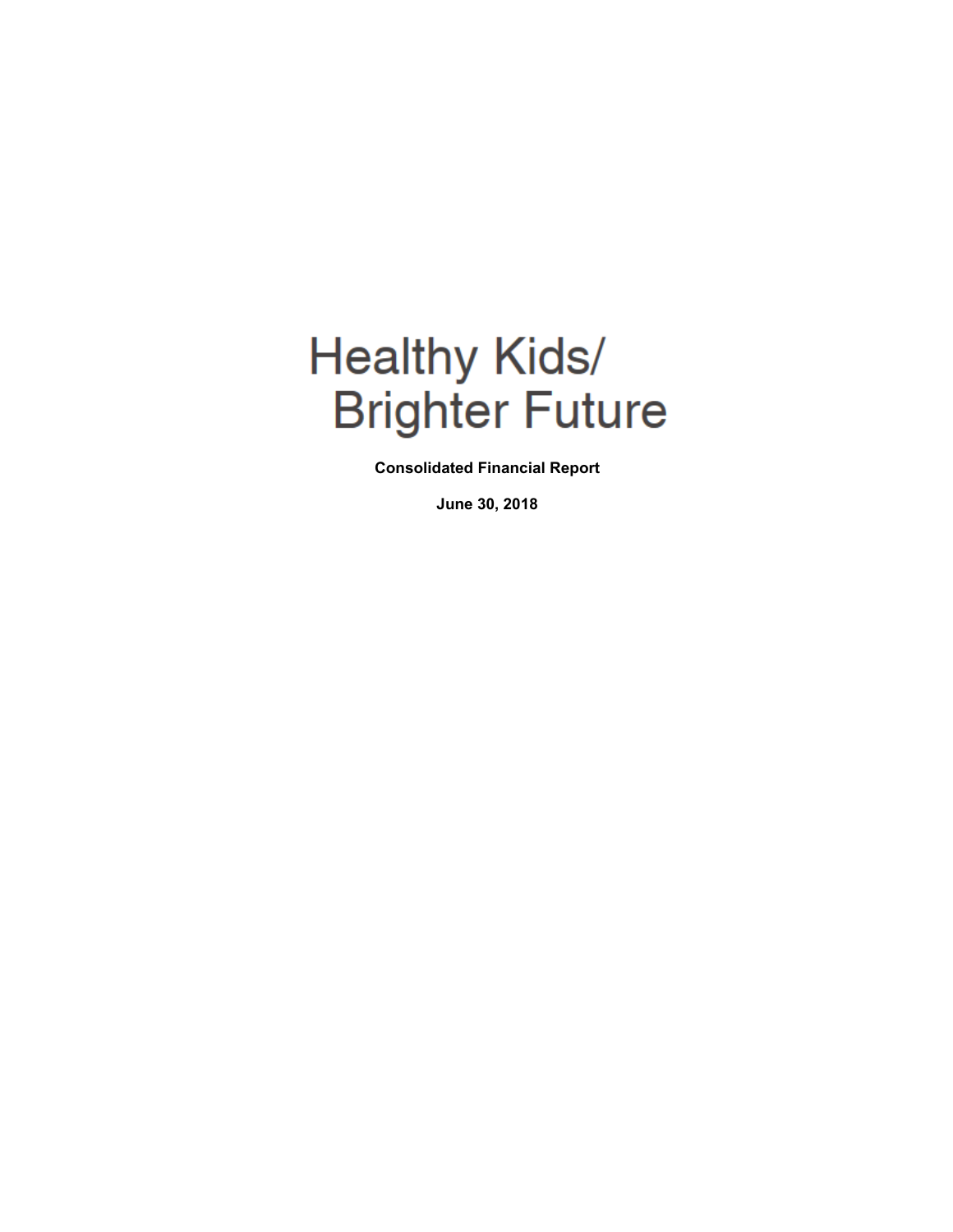# **CONTENTS**

| <b>Independent Auditors' Report</b>                              |              |
|------------------------------------------------------------------|--------------|
| <b>Consolidated Statement of Financial Position</b>              | $\mathbf{2}$ |
| <b>Consolidated Statement of Activities</b>                      | 3            |
| <b>Consolidated Statement of Functional Expenses</b>             | 4            |
| <b>Consolidated Statement of Cash Flows</b>                      | 5            |
| <b>Notes to Consolidated Financial Statements</b>                | 6            |
| <b>Independent Auditors' Report on Supplementary Information</b> | 10           |
| <b>Consolidating Schedule of Financial Position</b>              | 11           |
| <b>Consolidating Schedule of Activities</b>                      | 12           |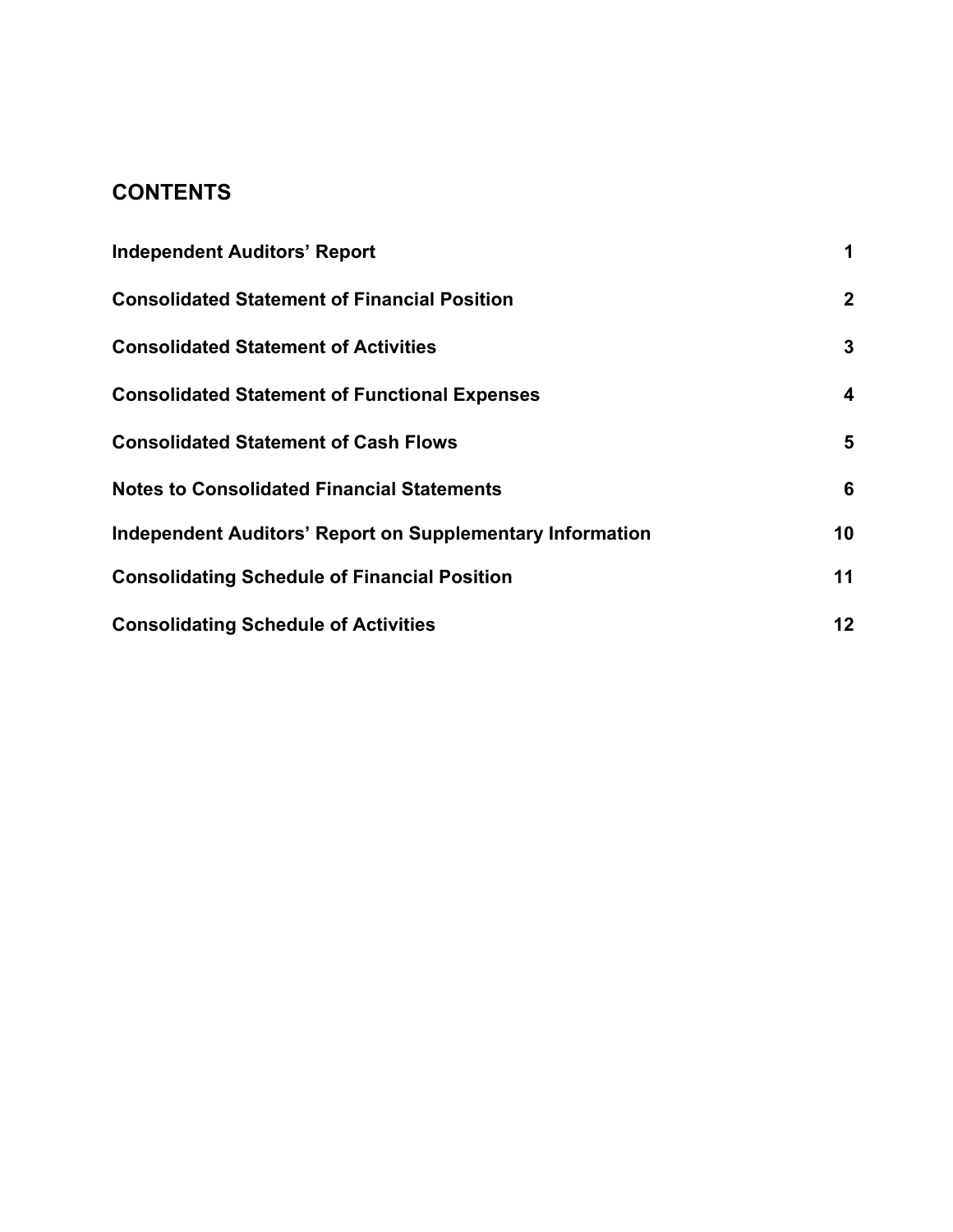

**Independent Auditors' Report** 

Board of Directors Healthy Kids Brighter Future Brunswick, Maine

#### **Report on the Consolidated Financial Statements**

We have audited the accompanying consolidated financial statements of Healthy Kids Brighter Future which comprise the consolidated statement of financial position as of June 30, 2018, and the related consolidated statements of activities, functional expenses and cash flows for the year then ended, and the related notes to the consolidated financial statements.

#### **Management's Responsibility for the Consolidated Financial Statements**

Management is responsible for the preparation and fair presentation of these consolidated financial statements in accordance with accounting principles generally accepted in the United States of America; this includes the design, implementation, and maintenance of internal control relevant to the preparation and fair presentation of consolidated financial statements that are free from material misstatement, whether due to fraud or error.

#### **Auditors' Responsibility**

Our responsibility is to express an opinion on these consolidated financial statements based on our audit. We conducted our audit in accordance with auditing standards generally accepted in the United States of America. Those standards require that we plan and perform the audit to obtain reasonable assurance about whether the consolidated financial statements are free from material misstatement.

An audit involves performing procedures to obtain audit evidence about the amounts and disclosures in the consolidated financial statements. The procedures selected depend on the auditor's judgment, including the assessment of the risks of material misstatement of the consolidated financial statements, whether due to fraud or error. In making those risk assessments, the auditor considers internal control relevant to the entity's preparation and fair presentation of the consolidated financial statements in order to design audit procedures that are appropriate in the circumstances, but not for the purpose of expressing an opinion on the effectiveness of the entity's internal control. Accordingly, we express no such opinion. An audit also includes evaluating the appropriateness of accounting policies used and the reasonableness of significant accounting estimates made by management, as well as evaluating the overall presentation of the consolidated financial statements.

We believe that the audit evidence we have obtained is sufficient and appropriate to provide a basis for our audit opinion.

#### **Opinion**

In our opinion, the consolidated financial statements referred to above present fairly, in all material respects, the consolidated financial position of Healthy Kids Brighter Future as of June 30, 2018, and the consolidated changes in their net assets and their cash flows for the year then ended in accordance with accounting principles generally accepted in the United States of America.

Wippi LLP

South Portland, Maine December 11, 2018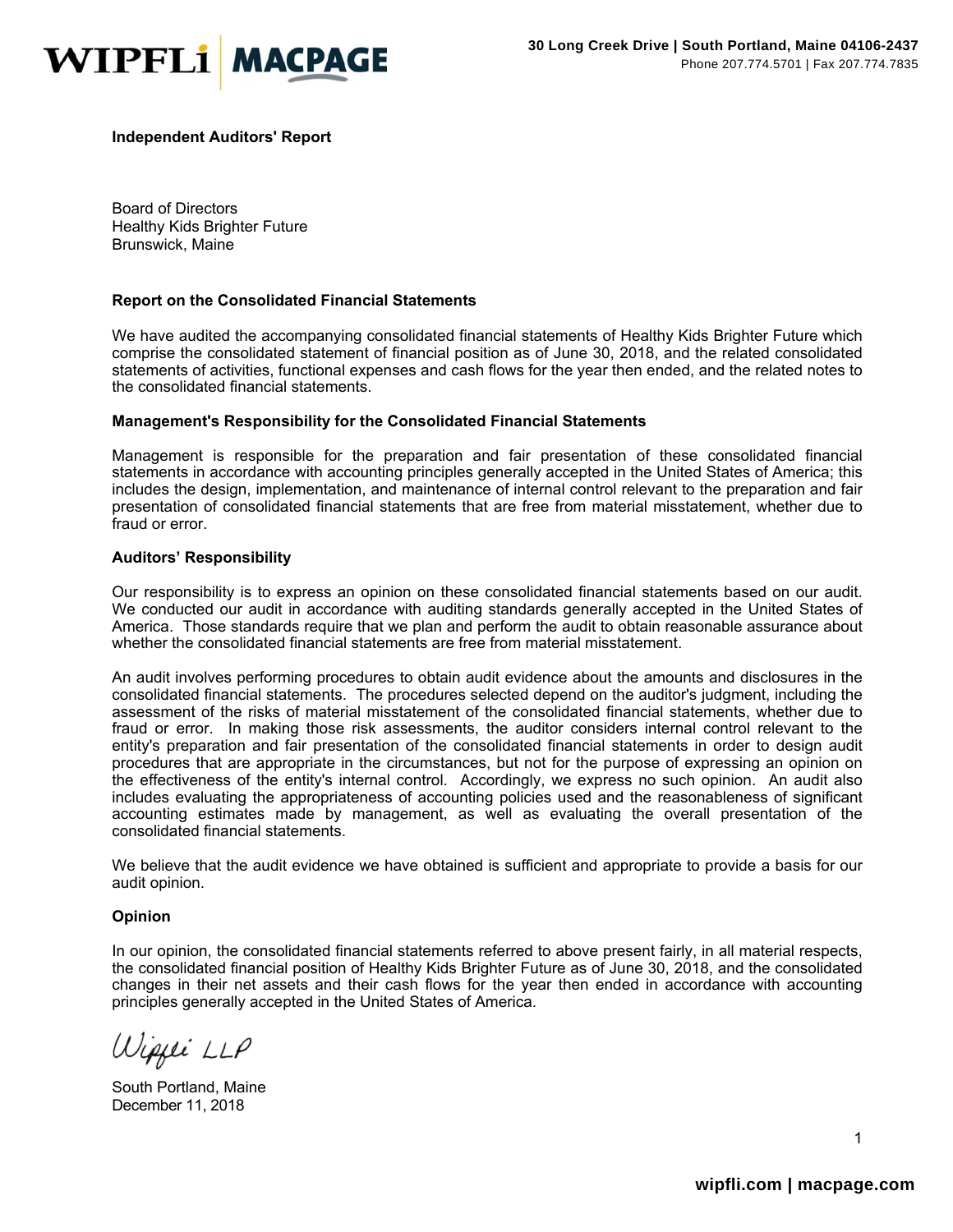# **Consolidated Schedule of Financial Position**

## **June 30, 2018**

| <b>ASSETS</b>                                           | 2018          |
|---------------------------------------------------------|---------------|
| Cash                                                    | \$<br>334,262 |
| Pledges receivable                                      | 86,700        |
| Prepaid expenses                                        | 8,402         |
| Refundable deposits                                     | 1,377         |
| Property and equipment                                  | 6,404         |
| <b>Total Assets</b>                                     | 437,145       |
| <b>LIABILITIES AND NET ASSETS</b><br><b>Liabilities</b> |               |
| Accounts payable                                        | \$<br>3,567   |
| Accrued payroll                                         | 1,922         |
| <b>Total Liabilities</b>                                | 5,489         |
| <b>Net Assets</b>                                       |               |
| Unrestricted                                            | 344,956       |
| Temporarily restricted                                  | 86,700        |
| <b>Total Net Assets</b>                                 | 431,656       |
| <b>Total Liabilities and Net Assets</b>                 | \$<br>437,145 |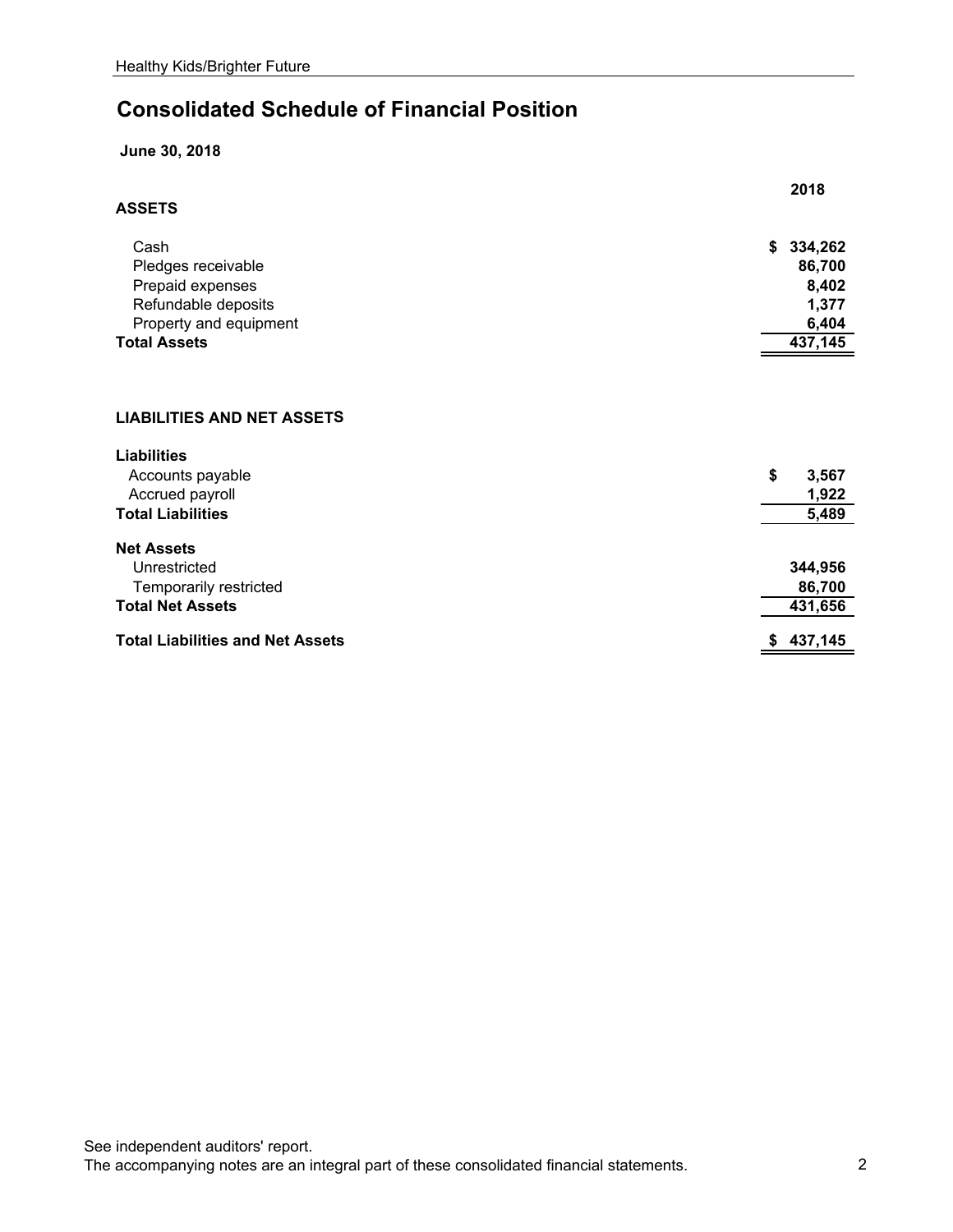## **Consolidated Schedule of Activities**

|                                       |                     | 2018                                    |               |  |  |  |  |  |
|---------------------------------------|---------------------|-----------------------------------------|---------------|--|--|--|--|--|
|                                       | <b>Unrestricted</b> | <b>Temporarily</b><br><b>Restricted</b> | <b>Total</b>  |  |  |  |  |  |
| <b>Revenue</b>                        |                     |                                         |               |  |  |  |  |  |
| Contributions                         | \$<br>40,808        | \$<br>6,700                             | \$<br>47,508  |  |  |  |  |  |
| Grants                                | 572,833             | 80,000                                  | 652,833       |  |  |  |  |  |
| Gain on currency translation          | 9,577               |                                         | 9,577         |  |  |  |  |  |
| Interest                              | 1,473               |                                         | 1,473         |  |  |  |  |  |
| Net assets released from restrictions | 1,402               | (1, 402)<br>S                           |               |  |  |  |  |  |
| <b>Total Revenue</b>                  | 626,093             | 85,298                                  | 711,391       |  |  |  |  |  |
| <b>Expenses</b>                       |                     |                                         |               |  |  |  |  |  |
| Program                               | 229,447             |                                         | 229,447       |  |  |  |  |  |
| Administrative                        | 71,843              |                                         | 71,843        |  |  |  |  |  |
| Fundraising                           | 7,641               |                                         | 7,641         |  |  |  |  |  |
| <b>Total Expenses</b>                 | 308,931             |                                         | 308,931       |  |  |  |  |  |
| <b>Change in Net Assets</b>           | 317,162             | 85,298                                  | 402,460       |  |  |  |  |  |
| Net Assets, Beginning of Year         | 27,794              | 1,402                                   | 29,196        |  |  |  |  |  |
| Net Assets, End of Year               | 344,956<br>\$       | 86,700<br>\$                            | \$<br>431,656 |  |  |  |  |  |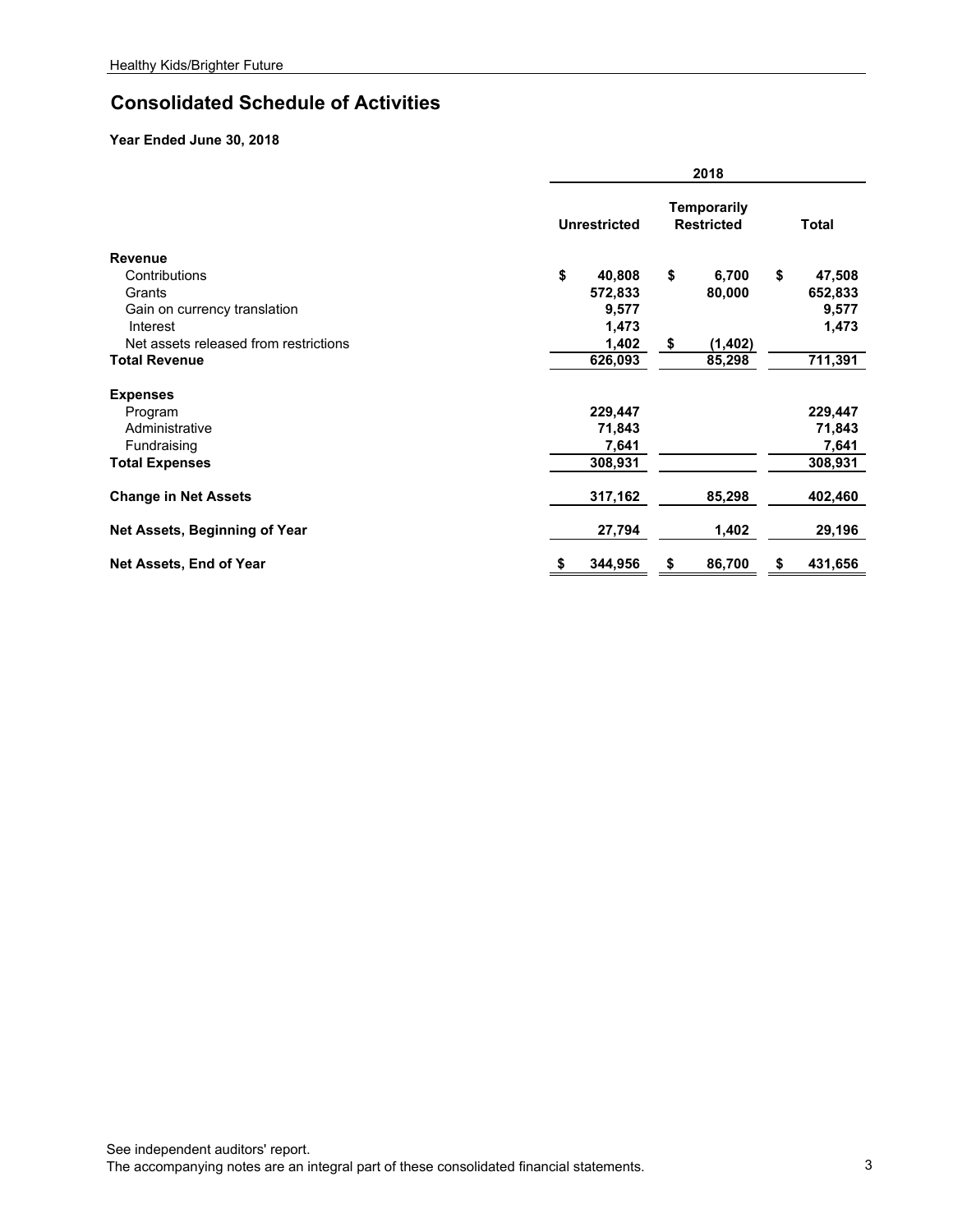# **Consolidated Schedule of Functional Expenses**

|                              |    |         |    | <b>Supporting Services</b> |    |                    |    | 2018         |  |
|------------------------------|----|---------|----|----------------------------|----|--------------------|----|--------------|--|
|                              |    | Program |    | <b>Administrative</b>      |    | <b>Fundraising</b> |    | <b>Total</b> |  |
| Salaries, taxes and benefits | \$ | 73,776  | \$ | 36,018                     | \$ | 3,946              | \$ | 113,740      |  |
| Travel                       |    | 17,552  |    | 15,167                     |    | 1,115              |    | 33,834       |  |
| Equipment                    |    | 26,826  |    |                            |    |                    |    | 26,826       |  |
| Materials & supplies         |    | 17,082  |    | 4,505                      |    |                    |    | 21,587       |  |
| Conference hire & catering   |    | 20,785  |    |                            |    |                    |    | 20,785       |  |
| Consultants & subcontractors |    | 16,661  |    |                            |    |                    |    | 16,661       |  |
| Facilities & maintenance     |    | 15,500  |    |                            |    |                    |    | 15,500       |  |
| Staff housing                |    | 13,401  |    |                            |    |                    |    | 13,401       |  |
| Vehicle expenses             |    | 8,320   |    |                            |    |                    |    | 8,320        |  |
| Stipends                     |    | 6,772   |    |                            |    |                    |    | 6,772        |  |
| Performance based incentives |    | 6,090   |    |                            |    |                    |    | 6,090        |  |
| Insurance                    |    |         |    | 6,077                      |    |                    |    | 6,077        |  |
| <b>Professional fees</b>     |    |         |    | 2,565                      |    | 1,193              |    | 3,758        |  |
| Communication                |    |         |    | 3,355                      |    |                    |    | 3,355        |  |
| Printing                     |    | 3,345   |    |                            |    |                    |    | 3,345        |  |
| Subscriptions                |    | 1,162   |    | 1,384                      |    |                    |    | 2,546        |  |
| Depreciation                 |    | 1,705   |    |                            |    |                    |    | 1,705        |  |
| Staff development & training |    |         |    | 1,496                      |    |                    |    | 1,496        |  |
| Fundraising expenses         |    |         |    |                            |    | 1,387              |    | 1,387        |  |
| Bank service fees            |    |         |    | 1,027                      |    |                    |    | 1,027        |  |
| Meetings                     |    | 470     |    |                            |    |                    |    | 470          |  |
| Postage                      |    |         |    | 249                        |    |                    |    | 249          |  |
|                              |    | 229,447 | \$ | 71,843                     | \$ | 7,641              | \$ | 308,931      |  |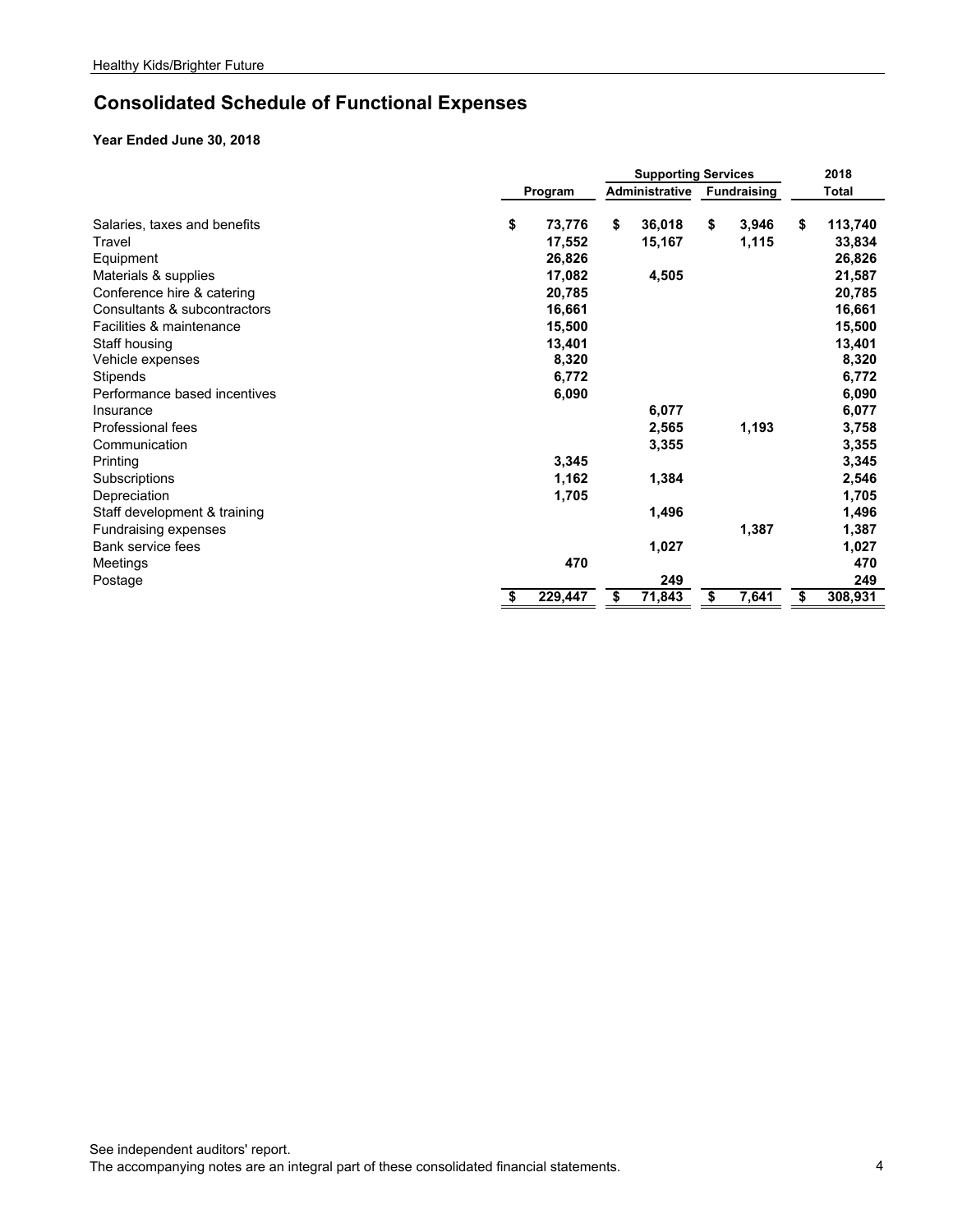# **Consolidated Schedule of Cash Flows**

|                                                  | 2018          |
|--------------------------------------------------|---------------|
| Cash flows from operating activities             |               |
| Change in net assets                             | 402,460<br>\$ |
| Adjustments to reconcile change in net assets to |               |
| net cash flows from operating activities:        |               |
| Depreciation                                     | 1,705         |
| Increase in:                                     |               |
| Pledges receivable                               | (86, 700)     |
| Prepaid expenses                                 | (8, 402)      |
| Refundable deposits                              | (1, 377)      |
| Increase in:                                     |               |
| Accounts payable                                 | 3,567         |
| Accrued payroll                                  | 1,911         |
| Total adjustments                                | (89, 296)     |
| Net cash flows from operating activities         | 313,164       |
| Cash flows from investing activities             |               |
| Purchase of property and equipment               | (4, 205)      |
| Net cash flows from investing activities         | (4, 205)      |
|                                                  |               |
| Net change in cash                               | 308,959       |
| Cash at beginning of year                        | 25,303        |
| Cash at end of year                              | 334,262       |
|                                                  |               |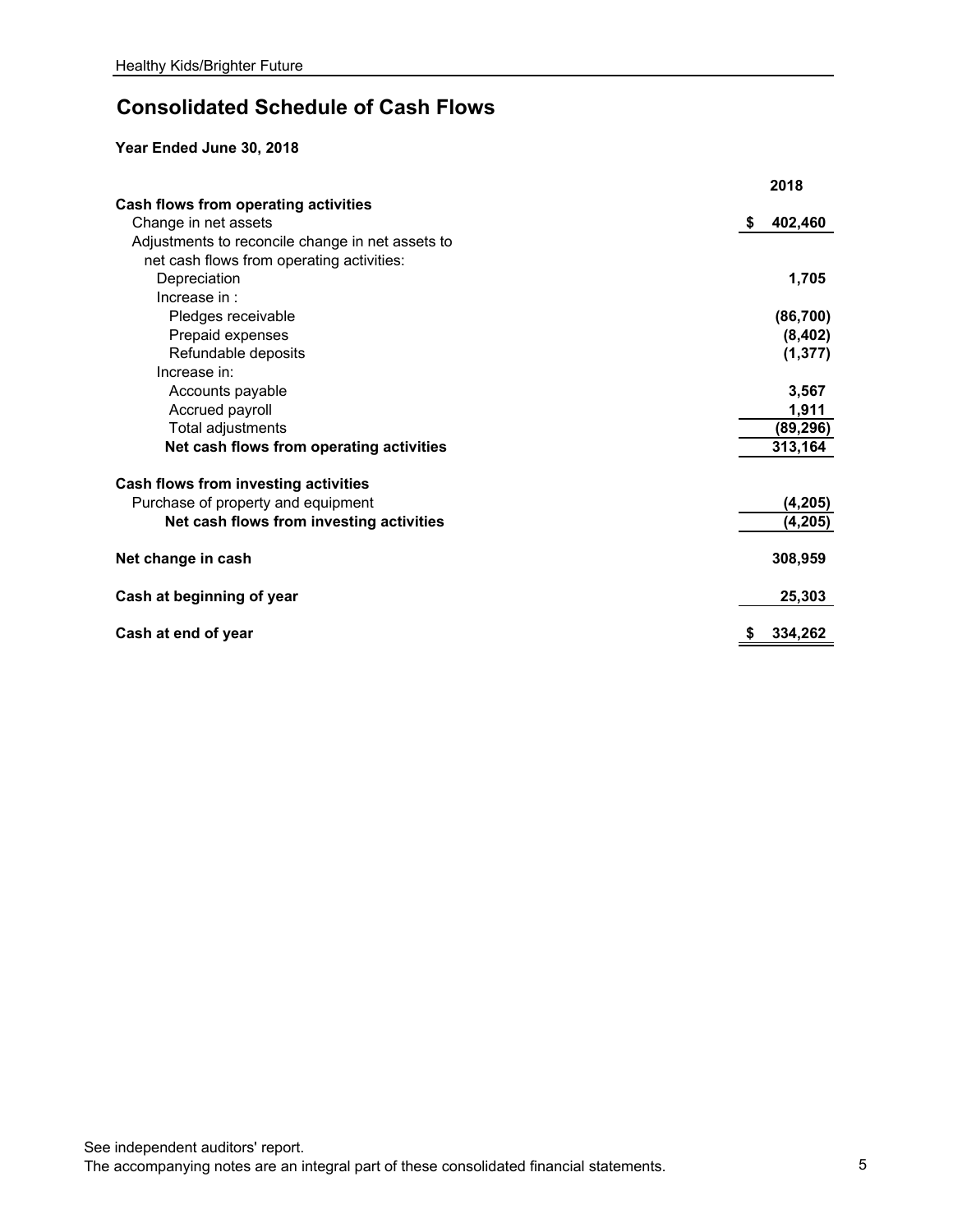**June 30, 2018** 

#### **NOTE 1 – NATURE OF THE ORGANIZATIONS AND SIGNIFICANT ACCOUNTING POLICIES**

#### **Nature of Activities**

#### **Nature of Activities**

Healthy Kids/Brighter Future is a 501(c)(3) tax-exempt nonprofit corporation in the United States; Healthy Kids/Brighter Future Limited is a tax-exempt nonprofit organization registered and operating in Zambia (hereinafter collectively called HK/BF). These two entities represent a humanitarian group whose mission is "to improve the health of low-income school-aged children." The U.S. organization was founded in 2014 and the Zambian organization in 2015.

Zambia is a vibrant Southern African country of almost 17 million people. Currently, HK/BF serves the most vulnerable children in poor communities in the capital city of Lusaka, a city of about 1.7 million people. Despite a growing middle class, over half of its citizens live in poverty.

Though Zambia has a school registration rate of between 80% and 90%, many children cannot excel because they are sick. Healthcare in Zambia is available and free. But because most health programs prioritize children under five years old and because additional obstacles like unfamiliarity with and mistrust of local health services, as well as a lack of guardian support, school-aged children often do not access care and have become a critically neglected population. Nearly 40% of Lusaka's poorest school children regularly suffer from easily treatable illnesses and 36% show signs of stunting that hinders their development.

Identifying the problem as essentially the misdistribution of resources – that available healthcare was not getting to the people who needed it – HK/BF found that by training a teachers as frontline health workers and by building strong links between the local schools and primary health facilities, the Organization could promote significantly better care for school-aged children, while at the same time improving school attendance, and all at an annual incremental cost of around \$5 per child.

Specifically, in partnership with the Ministries of Health and Education, HK/BF recruits, trains, and equips selected teachers as school health workers to provide health education, basic medical care, health surveillance, referral of sick children to government health facilities and follow-up on students who are absent more than a few days. In addition, by training administrators and recruiting PTA leaders to manage the program, HK/BF helps ensure support throughout the culture of the schools, health centers, and community. To provide both space and a symbolic focus for the operation of the program, HK/BF is building sick bays in each school.

#### **Consolidation**

The accompanying consolidated financial statements include the accounts of Healthy Kids Brighter Future and Healthy Kids Brighter Future Limited, all of which are under common control. Material intercompany transactions and balances have been eliminated in the consolidation.

#### **Basis of Presentation**

The consolidated financial statements have been prepared on the accrual basis of accounting. HK/BF is required to report information regarding its financial position and activities according to three classes of net assets, as follows:

Unrestricted Net Assets – Net assets that are not subject to donor-imposed stipulations.

Temporarily Restricted Net Assets – Net assets subject to donor-imposed stipulations that may or will be met either by actions of HK/BF and/or the passage of time.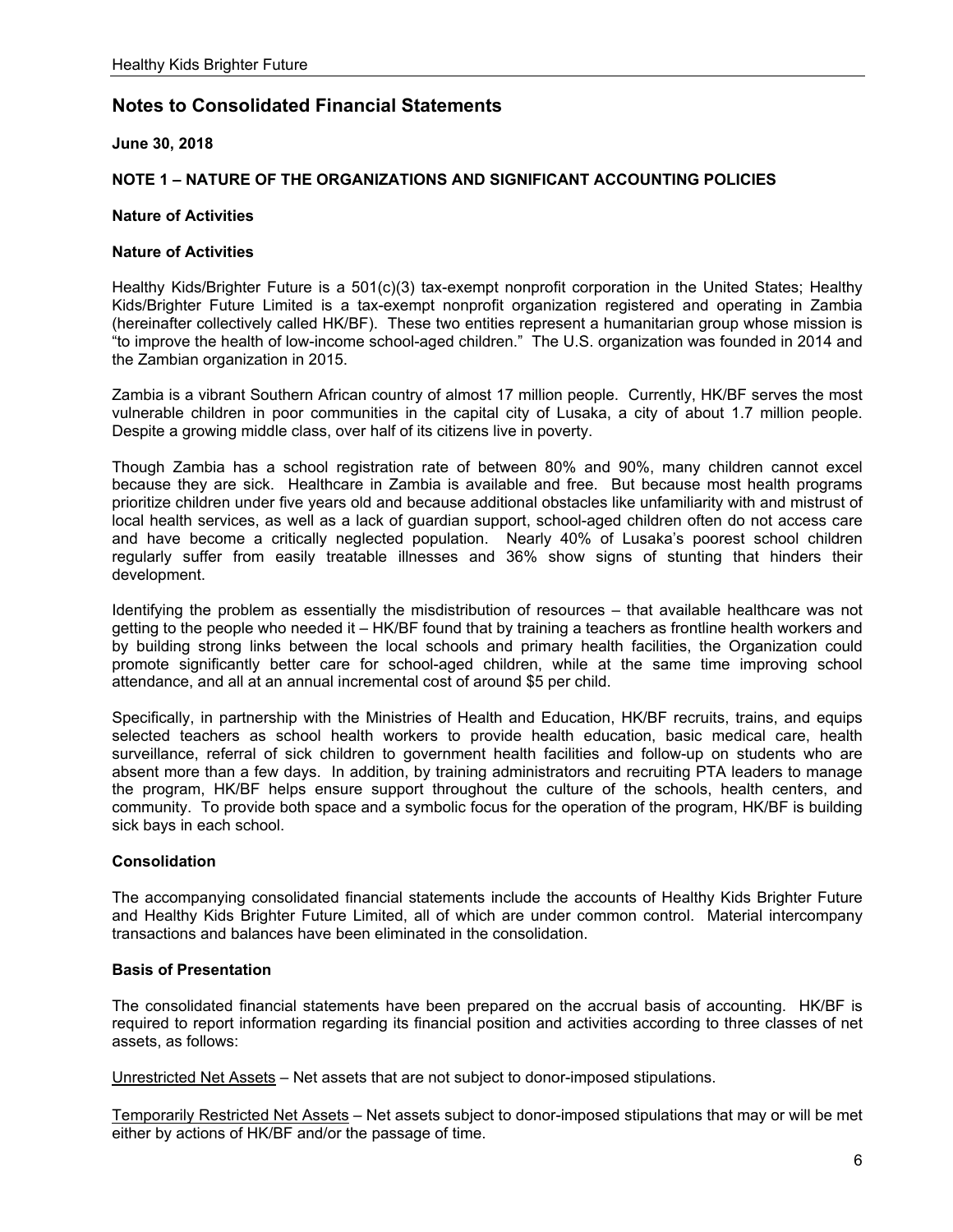#### **June 30, 2018**

#### **NOTE 1 – NATURE OF THE ORGANIZATIONS AND SIGNIFICANT ACCOUNTING POLICIES – CONTINUED**

#### **Basis of Presentation – Continued**

Permanently Restricted Net Assets – Net assets subject to donor-imposed stipulations that they be maintained permanently by HK/BF.

#### **Estimates**

The preparation of consolidated financial statements in conformity with generally accepted accounting principles requires management to make estimates and assumptions that affect the reported amounts of assets and liabilities and disclosure of contingent assets and liabilities at the date of the consolidated financial statements and the reported amounts of revenues and expenses during the reporting period. Actual results could differ from those estimates.

#### **Property and Equipment**

Property and equipment are stated at cost or, in the case of donated property, at estimated fair value at the date of receipt. HK/BF capitalizes property and equipment with at least a cost, or estimated fair value, of \$2,500, if acquired in the United States or Zambia. Depreciation on furniture, fixtures and equipment, and vehicles is calculated on a straight-line basis using estimated useful lives of three to eight years. Buildings and land improvements are depreciated on a straight-line basis over 10 to 20 years. All capitalized property, plant, and equipment is located in Zambia.

#### **Grants and Contributions**

Grants and contributions are recognized when the grantor or donor makes an award or promise to give to HK/BF that is, in substance, unconditional. HK/BF reports grants and contributions received as unrestricted, temporarily restricted or permanently restricted, depending on the existence and/or nature of any grantor or donor restrictions. When a donor restriction expires; that is, when a stipulated time restriction ends, or purpose restriction is accomplished, temporarily restricted net assets are reclassified to unrestricted net assets and reported in the statement of activities as net assets released from restrictions.

#### **Functional Expenses**

The costs of providing the various programs and other activities have been summarized on a functional basis in the consolidated statement of activities. Accordingly, certain costs have been allocated among the programs and supporting services.

#### **Foreign Currency Translation**

The Zambian Kwacha is the functional currency for HK/BF's programs. All amounts in these consolidated financial statements are reflected in U.S. dollars. All financial position accounts have been translated using an exchange rate representative of the exchange rate in effect at the financial position dates. The foreign currency translation adjustment is recorded in the consolidated statement of activities. The approximate accumulated foreign currency translation adjustments amounted to \$9,577 at June 30, 2018.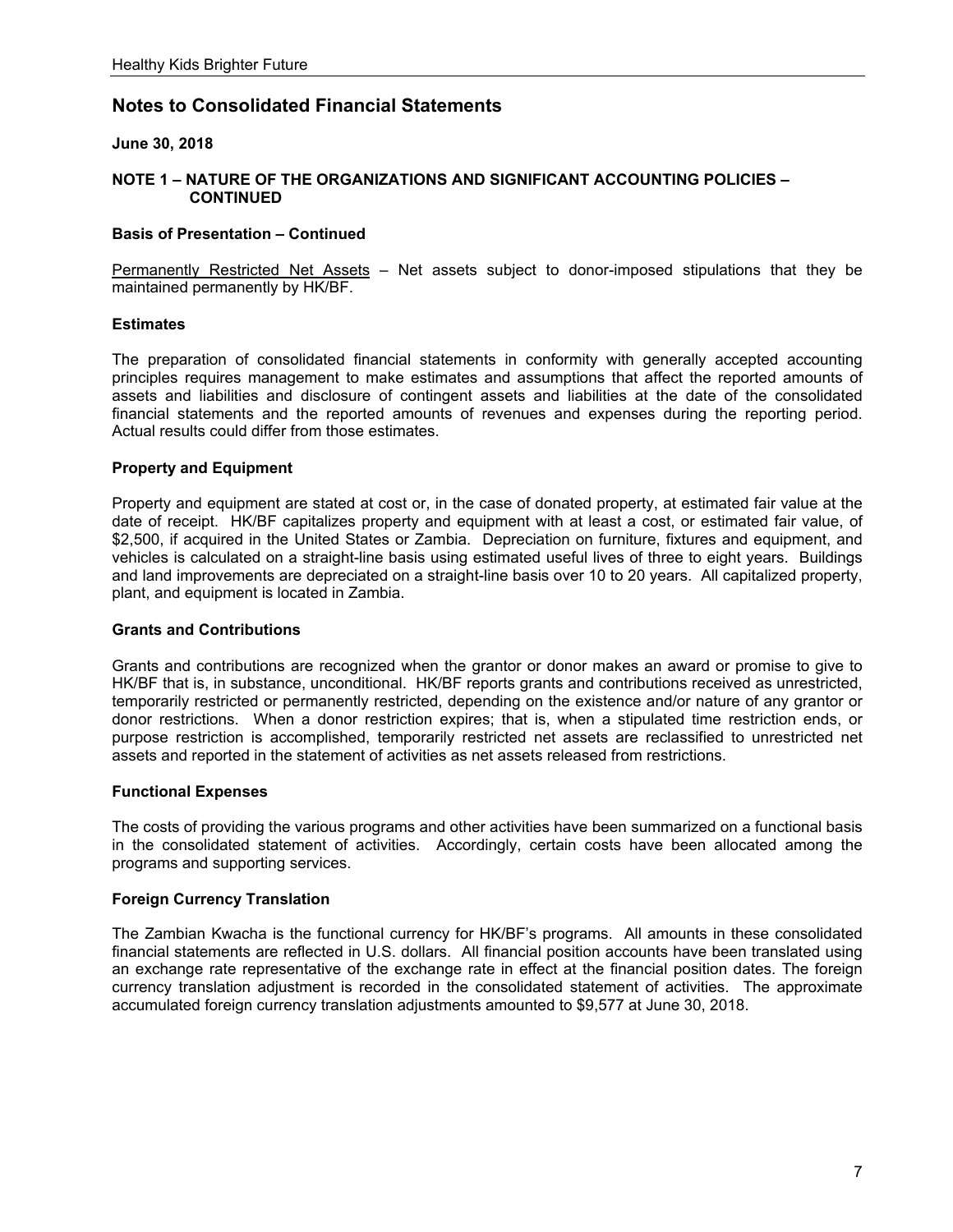#### **June 30, 2018**

## **NOTE 1 – NATURE OF THE ORGANIZATIONS AND SIGNIFICANT ACCOUNTING POLICIES – CONTINUED**

#### **Income Taxes**

 HK/BF is exempt from federal income taxes under Section 501(c)(3) of the U.S. Internal Revenue Code, while HK/BF Ltd is exempt from income taxes in Zambia.

Management has evaluated HK/BF's tax positions and concluded that, as of June 30, 2018, HK/BF does not have any tax liabilities. HK/BF is currently open to audit under the statute of limitations by the Internal Revenue Service and state taxing authorities for the years ended 2015 through 2018.

#### **Use of Estimates**

The process of preparing consolidated financial statements in conformity with generally accepted accounting principles requires the use of estimates and assumptions by management regarding certain types of assets, liabilities, revenues and expenses. Such estimates primarily relate to unsettled transactions and events as of the date of the consolidated financial statements. Accordingly, upon settlement, actual results may differ from estimated amount.

#### **NOTE 2 – CASH AND CASH EQUIVALENTS**

HK/BF maintains its cash-in-bank deposit accounts located in the United States and Zambia. Cash maintained in accounts located in the United States, at times, may exceed federally insured limits. HK/BF has not experienced any losses in such accounts. HK/BF believes it is not exposed to any significant credit risk from cash and cash equivalents.

**2018** 

#### **NOTE 3 – PLEDGES RECEIVABLE**

Unconditional pledges receivable at June 30, 2018 are, as follows:

|                    | 47 I V |                          |  |
|--------------------|--------|--------------------------|--|
| Amounts due in:    |        |                          |  |
| Less than one year | S      | 86,700                   |  |
| One to five years  |        | $\overline{\phantom{0}}$ |  |
| Total              |        | 86,700                   |  |
|                    |        |                          |  |

#### **NOTE 4 – COMMITMENTS AND CONTINGENCIES**

#### **Leases**

During the year ended June 30, 2018, HK/BF entered into an operating lease for office space located in Lusaka, Zambia under the terms of a non-cancelable lease. The original term of this lease agreement is one year, with an additional yearly renewal option available thereafter. The lease calls for monthly payments of rent of \$1,377 per month during the term of the lease, payable six months in advance.

During the year ended June 30, 2017, HK/BF entered into an operating lease for employee housing in Lusaka, Zambia under the terms of a non-cancelable lease. The original term of this lease agreement was one year, with an additional term renewal option available thereafter, which was exercised in 2018, with monthly lease payments of \$782 through January 31, 2018, and an increase thereafter to \$813 through January 31, 2019, which calls for quarterly payments in advance.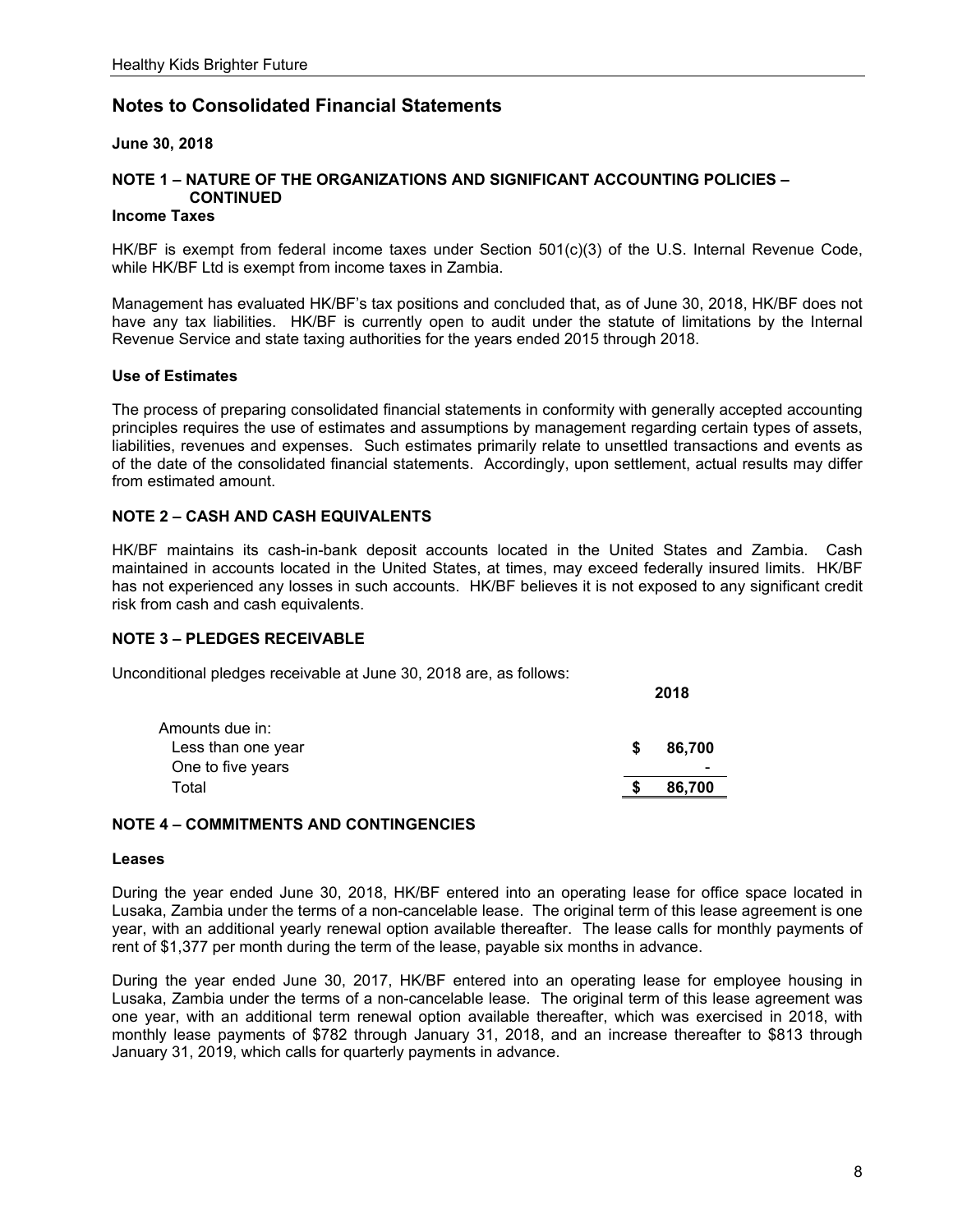**June 30, 2018** 

#### **NOTE 4 – COMMITMENTS AND CONTINGENCIES – CONTINUED**

#### **Leases – Continued**

HK/BF is responsible for utilities and repairs and maintenance on the properties. Rental expense was \$19,973 for the year ended June 30, 2018.

The future minimum rental payments under non-cancelable operating leases having an initial or remaining term in excess of one year as of June 30, 2018 are, as follows:

Year ending June 30,

| 2019 | റ<br>ж. | 13,954 |
|------|---------|--------|
|      | \$.     | 13,954 |

#### **NOTE 5 – TEMPORARILY RESTRICTED NET ASSETS**

Temporarily restricted net assets as of June 30, 2018 consist of pledges receivable for the general operations of HK/BF.

#### **NOTE 6 – SUBSEQUENT EVENTS**

Management has evaluated subsequent events through December 11, 2018, the date the consolidated financial statements were available to be issued and determined that any subsequent events that would require recognition or disclosure have been considered in the preparation of the consolidated financial statements.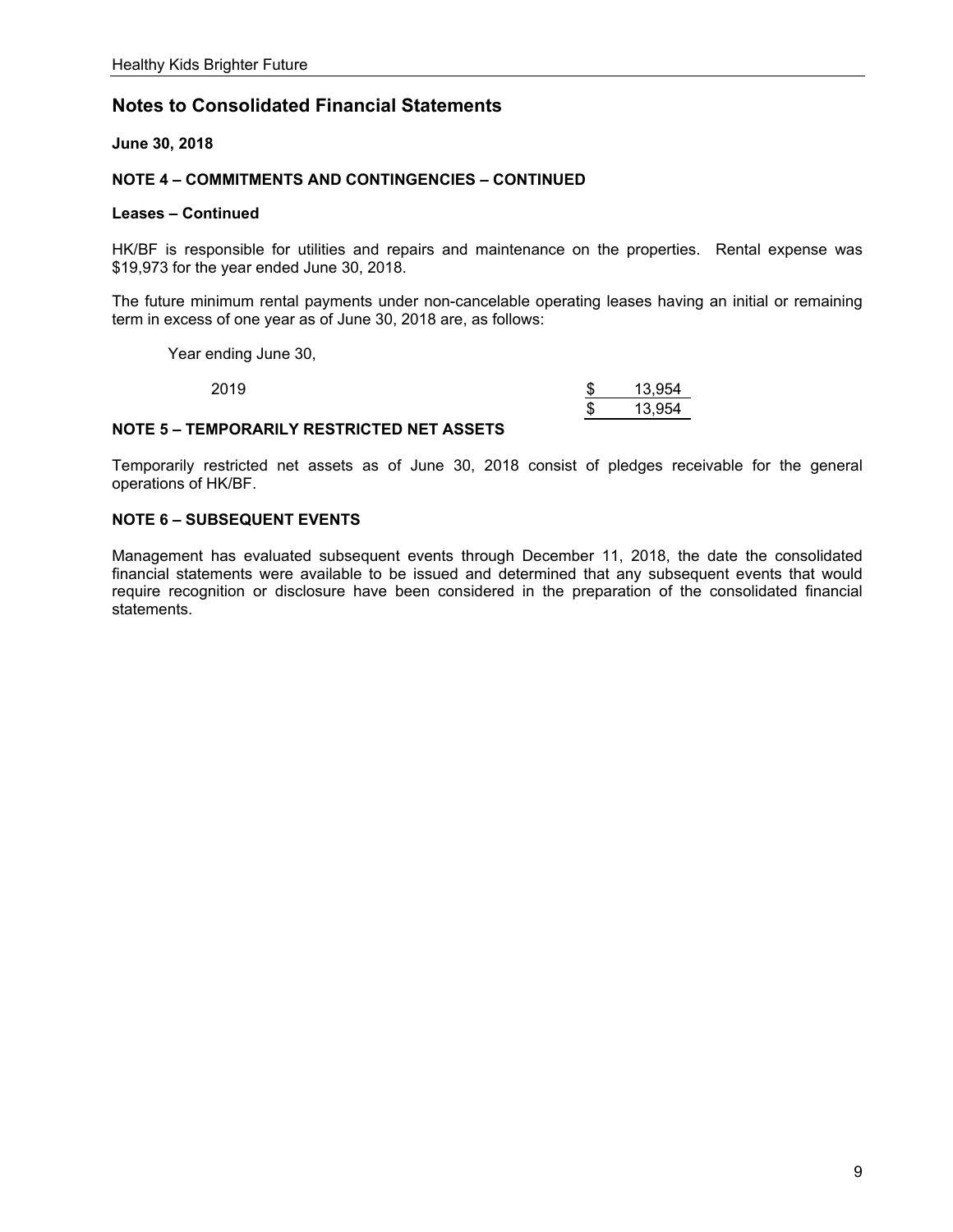

**Independent Auditors' Report on Supplementary Information** 

Board of Directors Healthy Kids Brighter Future Brunswick, Maine

We have audited the consolidated financial statements of Healthy Kids Brighter Future as of and for the year ended June 30, 2018, and our report thereon dated December 11, 2018, which expressed an unmodified opinion on those consolidated financial statements, appears on page 1. Our audit was conducted for the purpose of forming an opinion on the consolidated financial statements as a whole. The accompanying schedules, on pages 11 - 12, are presented for purposes of additional analysis and is not a required part of the consolidated financial statements. Such information is the responsibility of management and was derived from and relates directly to the underlying accounting and other records used to prepare the basic consolidated financial statements. The information has been subjected to the auditing procedures applied in the audit of the basic consolidated financial statements and certain additional procedures, including comparing and reconciling such information directly to the underlying accounting and other records used to prepare the basic consolidated financial statements or to the basic consolidated financial statements themselves, and other additional procedures in accordance with auditing standards generally accepted in the United States of America. In our opinion, the information is fairly stated in all material respects in relation to the basic consolidated financial statements as a whole.

Wippi LLP

South Portland, Maine December 11, 2018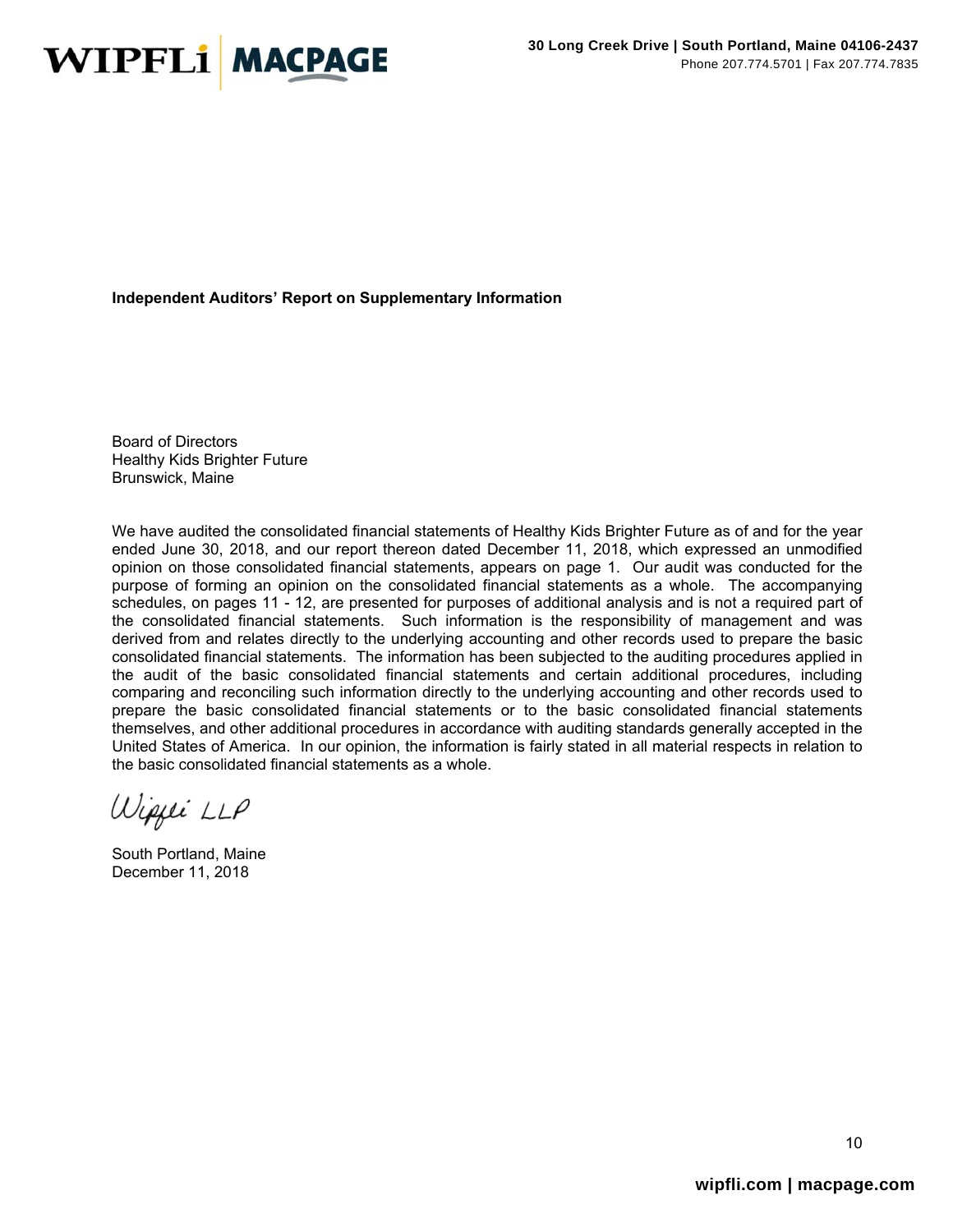# **Consolidating Schedule of Financial Position**

## **June 30, 2018**

| <b>ASSETS</b>                                                                                                          | <b>HK/BF - US</b>                         | HK/BF - Zambia                                      |          | <b>Eliminations</b> | Consolidated                                                  |
|------------------------------------------------------------------------------------------------------------------------|-------------------------------------------|-----------------------------------------------------|----------|---------------------|---------------------------------------------------------------|
| Cash<br>Pledges receivable<br>Prepaid expenses<br>Refundable deposits<br>Property and Equipment<br><b>Total Assets</b> | \$<br>215,043<br>86,700<br>130<br>301,873 | \$<br>119,219<br>8,272<br>1,377<br>6,404<br>135,272 | \$<br>\$ |                     | \$<br>334,262<br>86,700<br>8,402<br>1,377<br>6,404<br>437,145 |
| <b>LIABILITIES AND NET ASSETS</b>                                                                                      |                                           |                                                     |          |                     |                                                               |
| <b>Liabilities</b>                                                                                                     |                                           |                                                     |          |                     |                                                               |
| Accounts payable<br>Accrued payroll                                                                                    | \$                                        | \$<br>3,567<br>1,922                                | \$       |                     | \$<br>3,567<br>1,922                                          |
| <b>Total Liabilities</b>                                                                                               |                                           | 5,489                                               |          |                     | 5,489                                                         |
| <b>Net Assets</b>                                                                                                      |                                           |                                                     |          |                     |                                                               |
| Unrestricted                                                                                                           | 215,173                                   | 129,783                                             |          |                     | 344,956                                                       |
| Temporarily restricted                                                                                                 | 86,700                                    |                                                     |          |                     | 86,700                                                        |
| <b>Total Net Assets</b>                                                                                                | 301,873                                   | 129,783                                             |          |                     | 431,656                                                       |
| <b>Total Liabilities and Net Assets</b>                                                                                | \$<br>301,873                             | \$<br>135,272                                       | \$       |                     | \$<br>437,145                                                 |